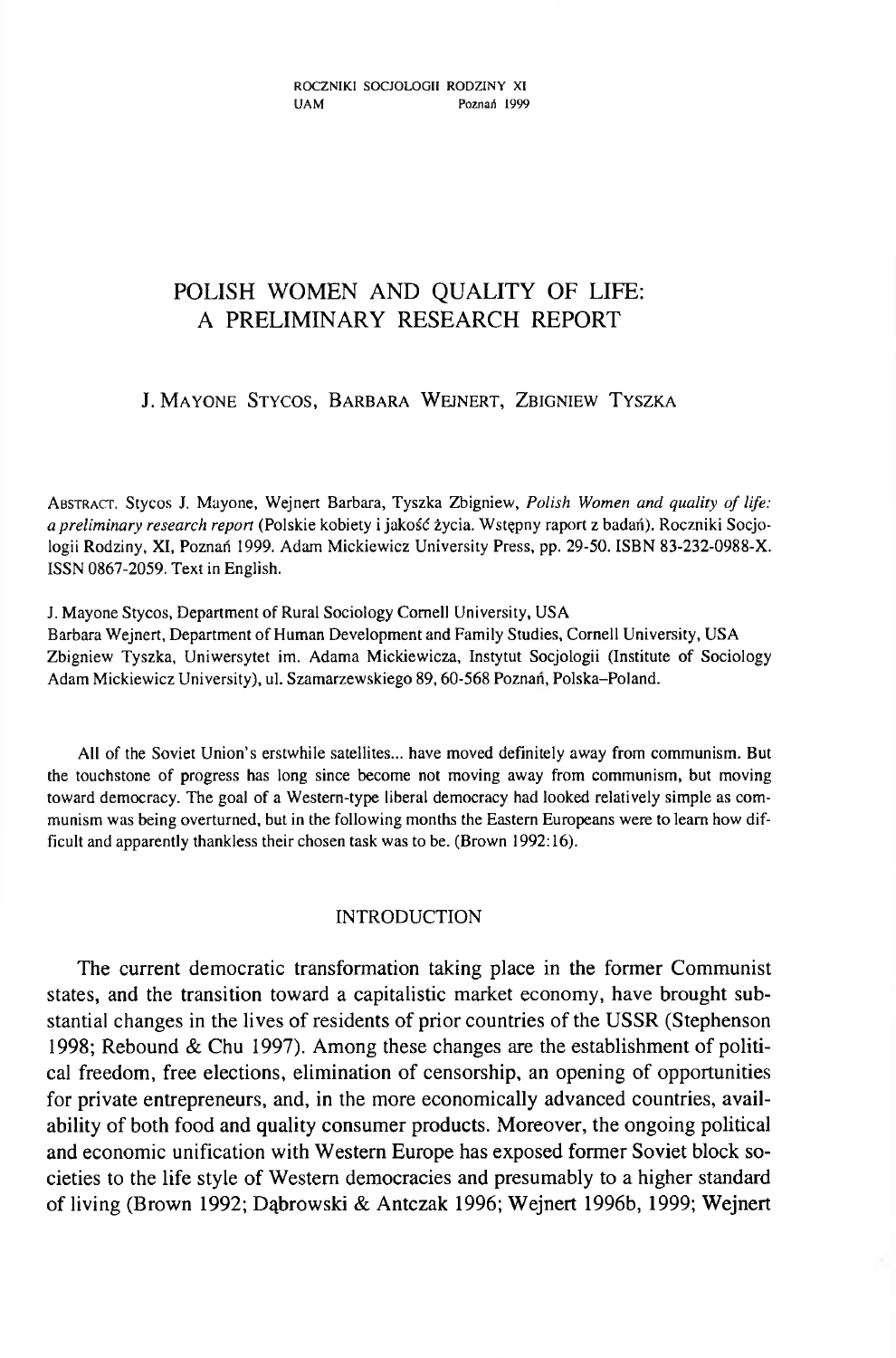& Spencer 1999). But democratization and transition toward a market economy have also been associated with changes in employment levels, family relationships, redistribution of financial resources, the restructuring of individual life-styles, and the emergence of a new class system. Though democracy was perceived as a system that would guarantee an equally high standard of living for all citizens, the connectedness of democratic freedom with economic liberty has led to social inequality and social discomfort, a problem that has been broadly discussed by scholars studying democratic transitions (e.g., Held 1990, Sandel 1996, Dahl 1971).

Pervasive changes in economic and political systems experienced over the last decade by Polish society and the free market practices generated disparity in socioeconomic conditions among various segments of the general population (Wejnert & Spencer 1999). This disparity could lead to a sense of unfairness and social inequality in all except the very top economic groups; thus lowering perceived quality of life. While the communist system constrained the expression of individual incentives, and hence, aspirations were generally low, with the democratic and free market transformation, incentives and aspirations were kindled. For some groups, progress has been much slower than people have hoped, which could lead to a persistent state of deprivation relative to a new goal of success.

Vulnerability and sensitivity to such changes are likely to vary by gender, by socioeconomic status, by age, and by urban/rural residence (Funk & Mueller 1993; International Labor Office 1985; Wejnert 1996a). Women are particularly disadvantaged, especially those who live in rural communities (Wejnert 1996, Wejnert & Spencer 1996). Although many of the contemporary trends have been commonly assumed to have enriched women's lives and increased their opportunities, the costs to them may have been substantial (Funk 1996, W ejnert 1996b). Rising unemployment has been a particular threat to women's sense of security. Further, the growth of social and economic inequality may have caused women's status to decline vis-à-vis that of men and other reference groups commonly targeted for self evaluation (Issraelyan 1996, Lissyutkina 1993, Wejnert & Spencer 1996).

In short, objective measures of "progress" are easier to identify and collect than are subjective measures. Although political freedoms and economic well-being have improved for many Polish women over the past decade, it is less certain that there has been a commensurate increase in psychological well-being.

## RESEARCH ON QUALITY OF LIFE IN POLAND

Reports on Quality of Life (QOL) for the general Polish population go back as far as the 1960s, when Handley Cantril (1965) found that the model evaluation score on general well-being on an 11 point scale was five. Such studies are useful for cross-national com parisons and assessing overall change over time, but have two major limitations: first, they fail to report findings for sub-groups (e.g., scores by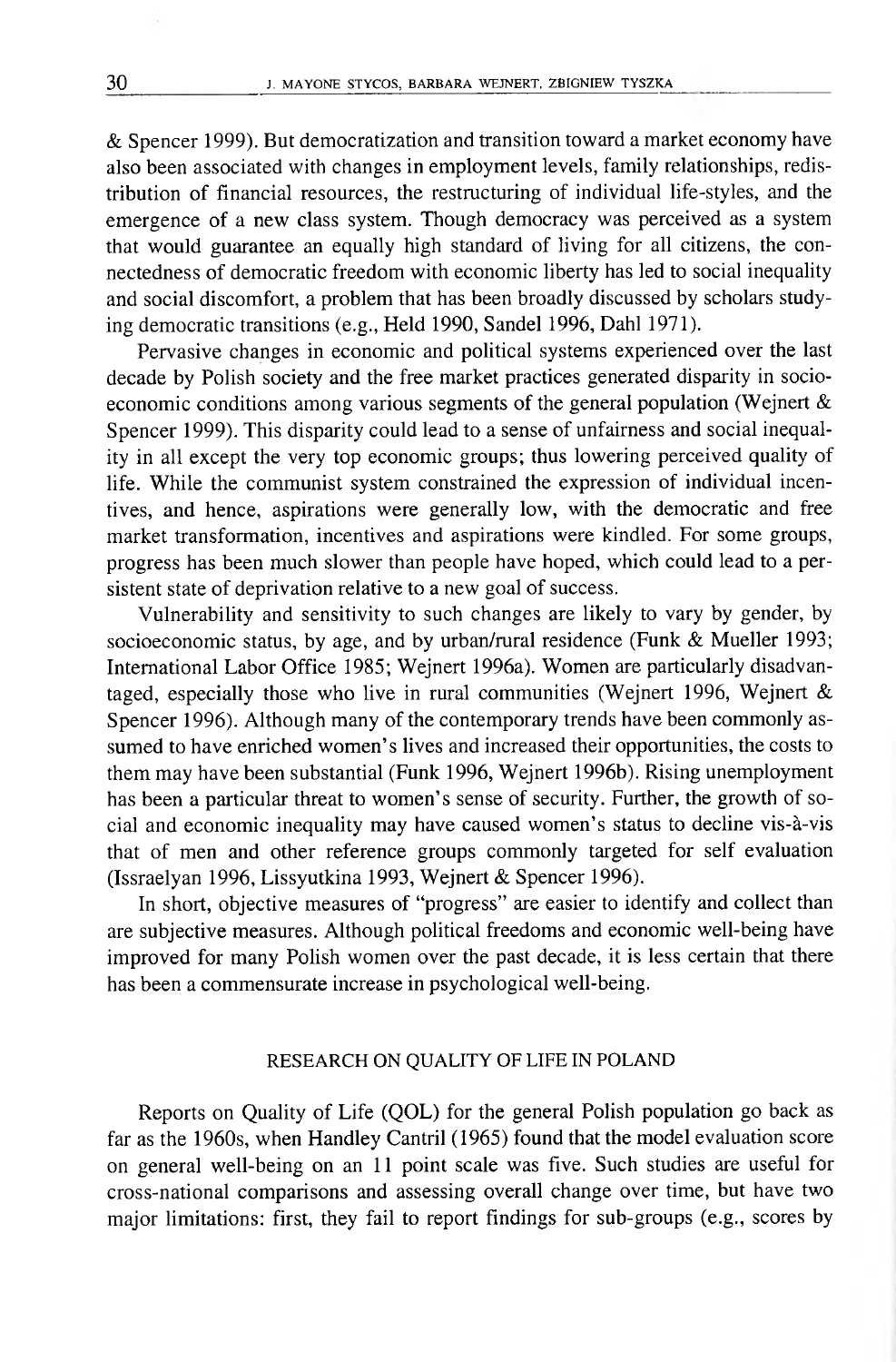gender, region, social class, age or rural-urban residence); second, they fail to assess satisfaction with different sub-categories of life such as family, economy, environment, etc.

Our study was intended to help fill in these gaps, by designing a survey that would include various sub-categories of the population, and contain questions on satisfaction with a variety of life domains. In essence the research questions were: have improvements in health, wealth, life and liberty led to greater achievement in the pursuit of happiness, and to what extent have different groups in the population shared gains or losses in satisfaction with various aspects of life? A conceptual model generating hypotheses concerning the determinants of QOL, followed by a large-scale survey to test the hypotheses, would enhance answering such questions.

## CONCEPTUAL MODEL

Based on the pioneering work of Andrews and others, we have selected fifteen life "domains" (Andrews and Inglehart 1979; Andrews and McKennel 1980; Andrews and Robinson 1991).<sup>1</sup> Micro-type domains that have proven to be especially important in other countries include satisfaction with work, marriage, standard of



Figure 1. Model of Determinants of QOL

 $<sup>1</sup>$  For each of these domains the respondent was asked for her current degree of satisfaction, and for</sup> satisfaction prior to the political changes a decade ago. A scale of seven points from extreme satisfaction to dissatisfaction was be used.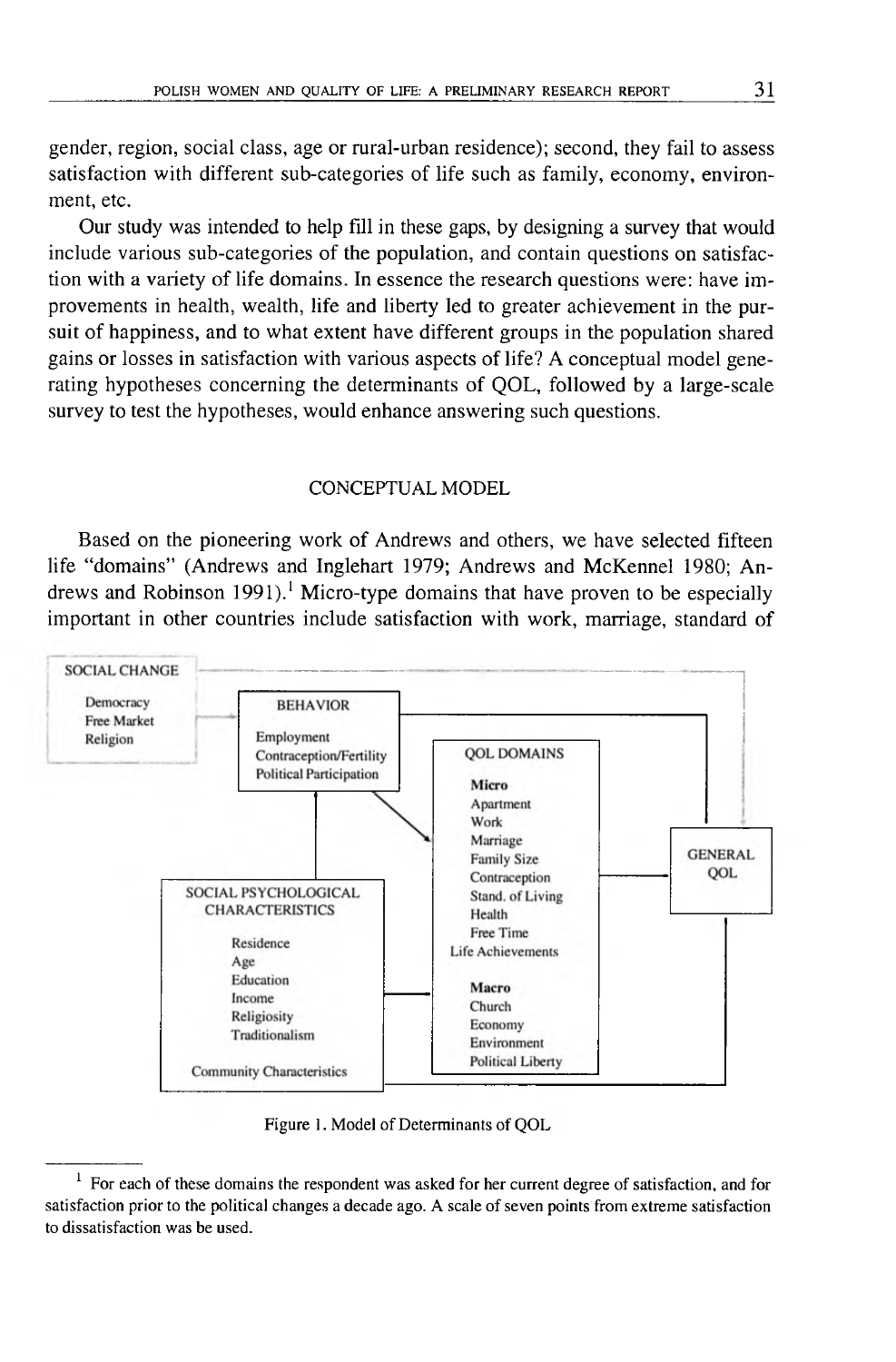living, health and environment. We also included satisfaction with family size and contraception because of their special significance to women. Macro domains include satisfaction with government, church and the general economy. Respondents were also asked for their degree of general satisfaction with life as a whole.

Figure 1 shows the overall model that drives the study design, the questionnaire content, and the mode of analysis. We have divided the hypothesized determinants of QOL into two sets of variables: behavioral histories of employment, fertility, and political participation on the one hand, and social psychological characteristics on the other. These latter include familiar demographic and social variables – age, education, residence, income - that have been known to explain at least some of the variance in QOL, along with at least three less common measures – religiosity, traditionalism, and community characteristics.

#### RESEARCH SITE

We selected region of Konin near Poznań as our research site. Konin is a region (województwo) that over the past three decades has undergone historical changes that were typical of other Polish regions. Around the end of the 1960's, due to the communist policy of rapid industrialization and urbanization, the government constructed an industrial city in the agricultural hinterland of Konin, an effort similar to those made in Brazil and India, but with more effective job creation. In addition to massive infrastructure development in the town of Konin, the government located several new industries in the region - aluminum production, electricity generation, and coal mining/processing. Thus, urbanization, industrialization and a surge of male and female employment in the service and industrial sectors came to the area alm ost overnight. At the same time, similar economic, demographic, and social restructuring took place in other Polish rural regions, where substantial industrial centers were built in the midst of agricultural areas (e.g., a petrochemical industry in the Plock region, and the largest Polish metallurgy factory, Nowa Huta, near Cracow). Moreover, by its social, economic and demographic characteristics, Konin is representative of many other regions in Poland. It is a medium-sized region with a population of 476,000, where, despite the inputs of industry and infrastructure,  $56\%$  of the region's population still resides in villages, compared to 39% for all of Poland. (W ojewódzki Urząd Statystyczny w Koninie 1993: 25, Główny Urząd Statystyczny 1993:LXVI); (see also Figure 2). Konin has the same proportion of working-age people as the nation (56% compared to 57%), a similar proportion of the labor force is female  $(43\%$  in Konin compared with  $46\%$  in Poland), and a similar rising unemployment rate (see Figure 3). Marriage rates and ages at marriage are virtually identical for Konin and Poland (Wojewódzki Urząd Statystyczny w Koninie 1993, Główny Urząd Statystyczny 1993).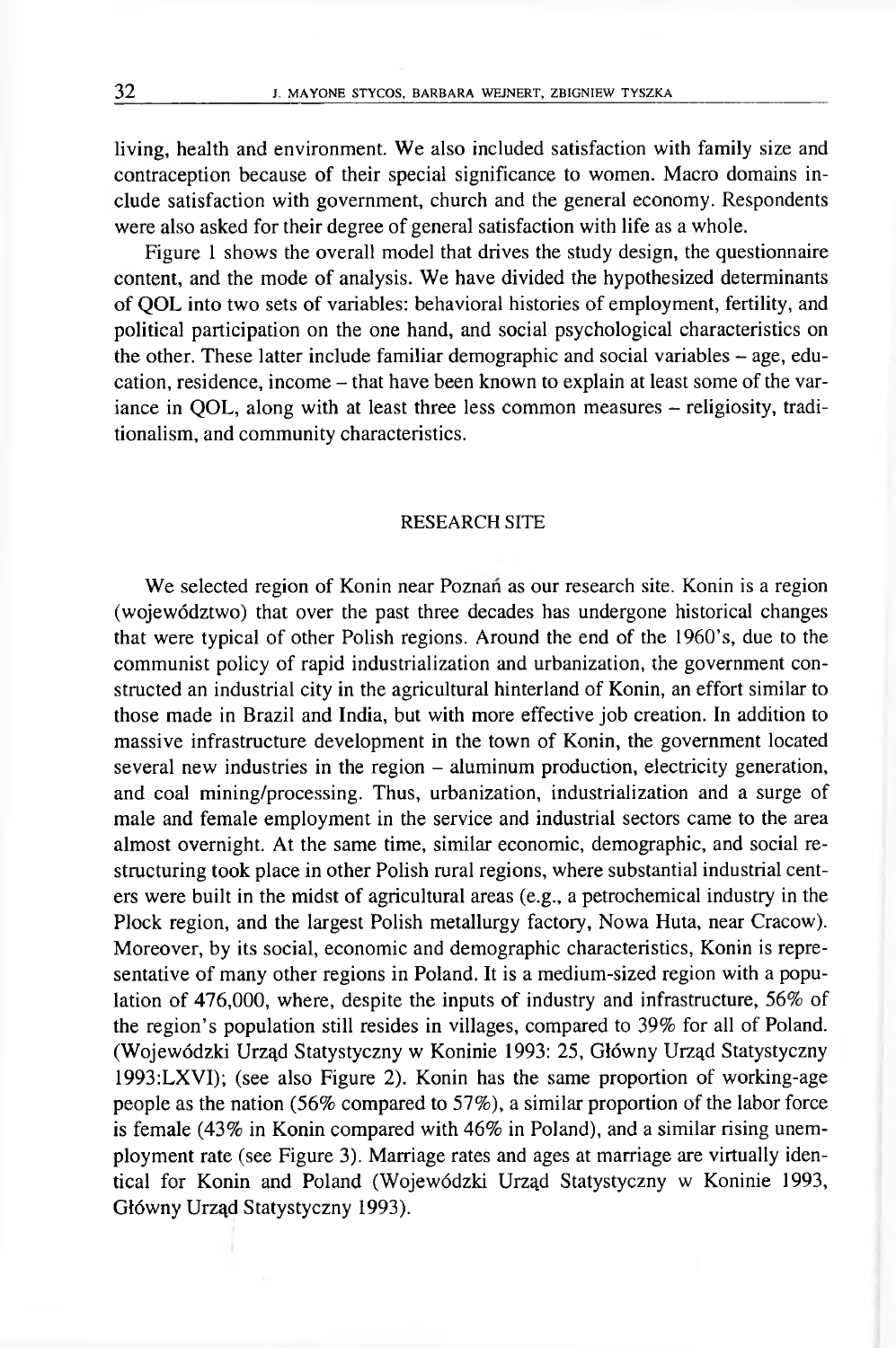The attractiveness of Konin as a research site was further enhanced by data from research conducted in this region at the end of the 1960s by our Polish co-investigator, Prof. Z. Tyszka (Tyszka 1970).

## THE QUESTIONNAIRE AND SAMPLE

We devised a questionnaire of approximately 45 minutes duration (Appendix A) that was administered by interviewers to 50 women in urban and rural areas near Poznan and Konin. Fieldwork was carried out in 1995 by the survey organization ANKIETER, under the direction of dr Krzysztof Podemski. About four fifths of the women were married, three quarters had completed high school, and two thirds were employed outside the home.

# PRELIMINARY RESULTS

Although a large-scale survey would be required to answer the questions we have raised, at this stage we report the preliminary results of the pretest. One set of questions asked about

"Your satisfaction with life. I will show you a card asking you to choose the number which best matches your opinion, where 1 means the most satisfaction and 7 the least satisfaction."

Fifteen dimensions of life were queried, along with an overall appraisal of life in general. Table 1, which divides the domains into four levels of satisfaction, shows that the lowest degree of satisfaction refers to the environment, the government, and the economy. The highest satisfaction concerns one's family and social life (how others treat you). In between these extremes but on the high side are political liberties, health, work, personal achievements, political freedom, housing and the neighborhood, while income, free time, how the free time is spent, and the Church are relatively low in satisfaction. About half of the 15 items are classified in the higher and half in the lower categories.

Table 1

| Satisfaction level | Mean Scores (Range) | Domain                                                                         |
|--------------------|---------------------|--------------------------------------------------------------------------------|
| Low.               | $4.8 - 4.9$         | Environment, Governance, Economy                                               |
| Moderately Low     | $3.7 - 4.1$         | Church, Income, Free Time, How free time is spent                              |
| Moderately High    | $2.9 - 3.3$         | Health, Neighborhood, Apartment, Political<br>Liberties, Work Self-Achievement |
| High               | $1.9 - 2.1$         | Family Life, How treated by others                                             |

 $\overline{\mathbf{3}}$ 

Mean Score for 14 Quality of Life Domains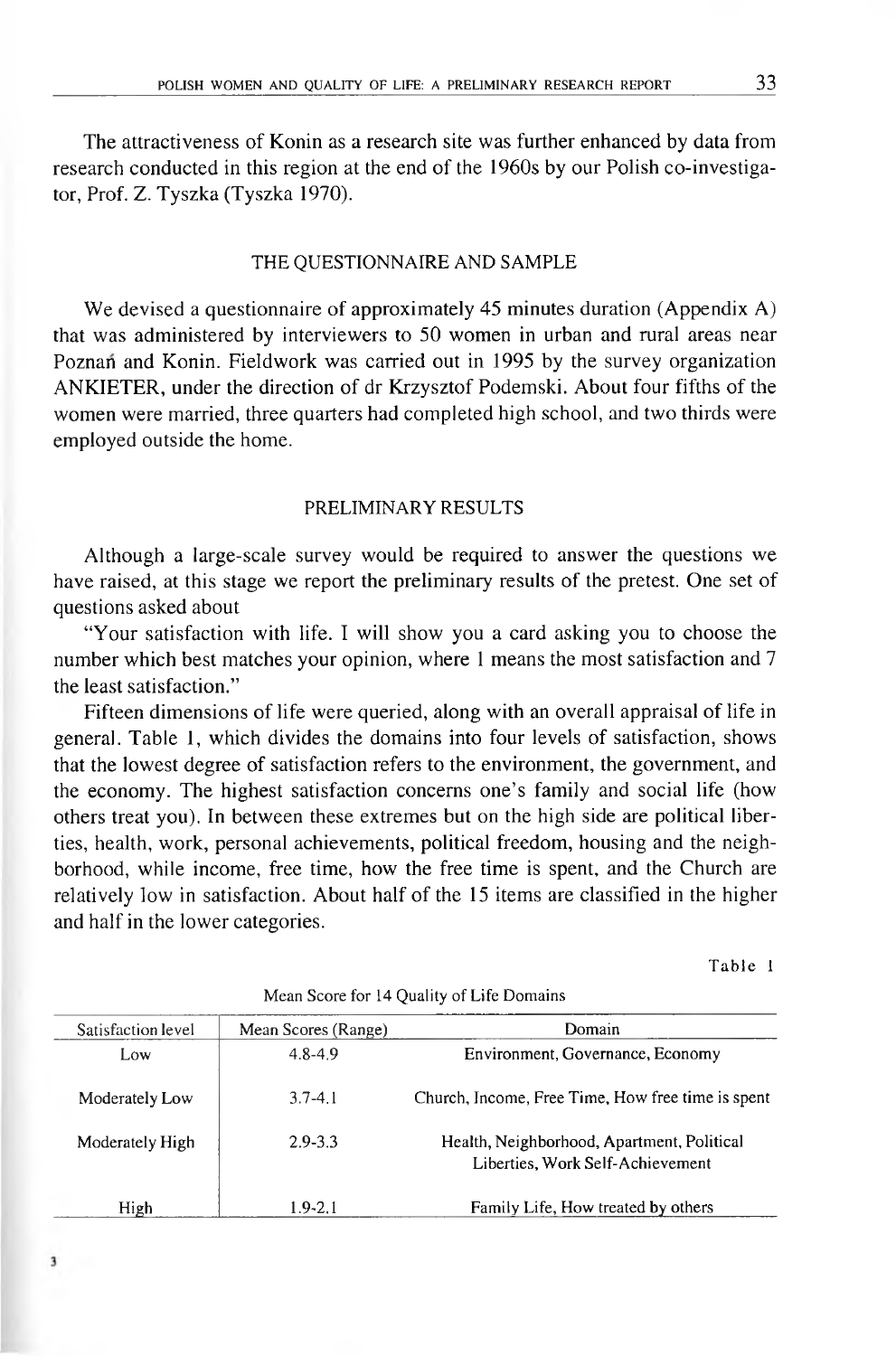"Life in general" received a mean score of 2.6, on the high side, but lower than family and social life. Thus, despite the general low level of satisfaction with many particular aspects of life, a satisfactory family and social life may be crucial in the general high evaluation of "life in general."

Our second objective was to assess what impact the political and economic changes since 1989 have had on women's satisfaction with life. To determine this, respondents were asked to compare their current situation to their situation prior to 1989. Were they "better, worse or about the same?" Responses demonstrated little enthusiasm for the current situation. According to just over half of the sample, the situation of women had worsened, while only one-third thought it had improved. Asked about employment opportunities for women, 82% said they had declined, and no one thought they had increased. One half felt "the environment"2 had worsened and only 12% thought it had improved. While just over half felt their current income was better than before, two thirds felt *less* secure financially, and half said they could buy less now than before. Regarding politics, only one fifth feel the country is better governed now, and one third regard it as worse governed. Moreover, while three quarters said there is a greater freedom to express oneself now, only about one third said their ability to criticize the local government had improved, (while 56% said it had weakened). Only one fifth said their influence on decisions of local government had increased, while a quarter say it had decreased. Thus, the data point to considerable disillusion with the changes  $-$  in politics, economics and the environment. However, when asked "generally speaking how is your life now?" half say life is better than before the changes and only 10% say life is worse. Moreover, asked about their level of happiness six years ago, 80% said they were happy or very happy then – similar to the 82% that rated themselves as currently happy. These data not only suggest a general high level of satisfaction with life, but suggest no deterioration (or improvements) in *general* happiness over the decade. Indeed, there is considerable optimism about the future. "In response to the question In five years do you think you will be "very happy" ...etc." 86% said happy, only 2% said unhappy and the balance gave "Don't know" responses.

## **CONCLUSION**

How does our study compare with QOL research conducted by others, and can any hypotheses be derived for future research?

First, other studies of the Polish population suggest long-range stability in levels of general happiness. Veenhaven and Ehrhardt (1995) and Veenhaven (1996) reports a mean of 7.0, on a ten point scale, in Polish happiness both prior to the transition (1989) and in 1996. However, there were significant short-term changes, since the

 $2$  The question was "How would you rate your environment, I mean air quality, the quality of drinking water, etc.?"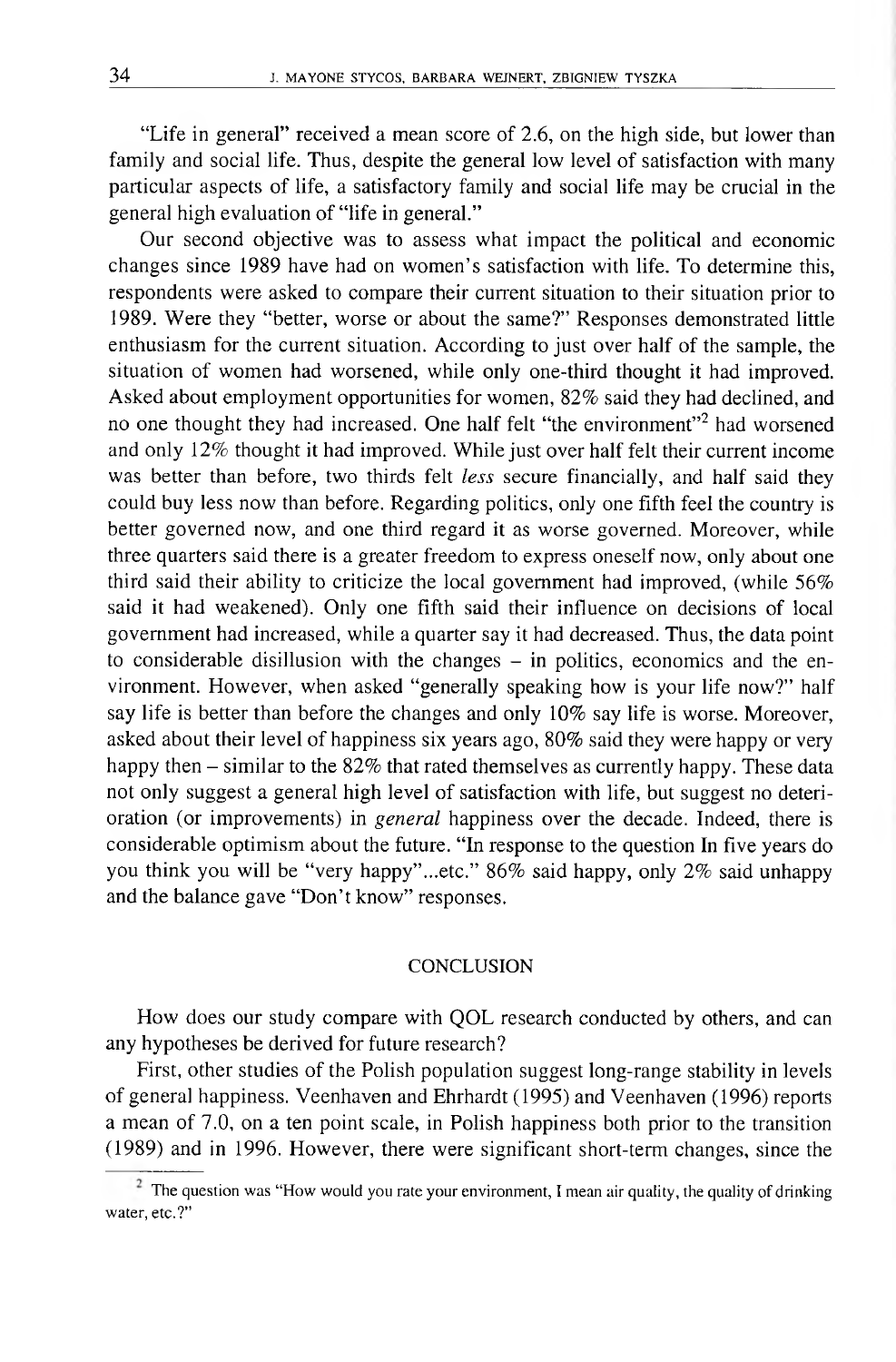same measures taken in 1992 and 1993 dropped to 6.1 and 6.2, before rebounding to 7 in the latter part of the 1990s. These shifts may indicate that only powerful m acrochanges in the society can effect (like Polish "shock theraphy") substantial change in a relatively stable level of general happiness.

Although Veenhaven (1996) does not report differences by sex, his mean level for the general Polish population (7.0) exceeds our men for women of 6.6 (adjusted to a 10 point scale). American studies have also found lower levels of life satisfaction among women (Andrews  $&$  Withney 1976), who were also more likely than men to recall negative aspects of their lives (Campbell 1981). Our findings that marriage and family are the strongest determinants of life satisfaction has also been confirmed by American studies (Andrews and Withney 1976; Andrews and Robins 1991; Campbell 1981). But why should women report lower levels of life satisfaction? One possibility is increasing dissatisfaction with male contributions to household tasks. Haavio-Mannila (1992:105) concluded that "women were happier... the more the spouse participated in domestic work". Only half of our respondents reported that their husbands often help with household chores, data consistent with earlier World Bank studies carried out in five European countries including Poland (World Bank 1994).

Clearly two major areas for future research are indicated: First, what kinds of macro-changes affect which domains of life satisfaction? Second, what accounts for consistently lower female evaluations of quality of life?

#### **REFERENCES**

- Andrews, Frank and Inglehard Ronald, 1979. The Structure of Well-being in Nine Western Countries. *Social Indicators Research,* 6: 73-90.
- Andrews, Frank and Aubrey McKennell, 1980. Measures of Self-Reported Well-Being: Their Affective, Cognitive, and Other Components. *Social Indicators Research,* 8:127-155.
- Andrews, Frank and John Robinson, 1991. Measures of Well-Being. In: John Robinson, Phillip Shaver and Lawrence Wrighstman, *Measures of Personality and Social Psychological Attitudes.* San Diego, CA: Academic Press: 61-115.
- Andrews, Frank and Stephen Withney, 1976. *Social Indicators of Well-Being. Americans Perception* of Life Quality. New York: Plenum Press.
- Brown, J.F., 1992. The East European Agenda. In: J.F. Brown, Robert Hormats and William Luers, *Western Approaches to Eastern Europe,* New York: Council on Foreign Relations Press.
- Campbell, Angus, Phillip Converse and Williard Rogers, 1976. *The Quality of American Life*, New York: Russell Sage Foundation.
- Campbell, Angus, 1981. *The Sense of Well-being in America. Recent Patterns and Trends*. New York: McGraw Hill.
- Cantril, Handley, 1965. *The Pattern of Human Concern*. New Brunswick, NJ: Rutgers University Press.

C z a p iń s k i, Janusz, 1994. Uziemnienie duszy polskiej. *Kultura i Społeczeństwo,* no. 19-37.

Dahl, Robert. 1971. *Polyarchy: Participation and Opposition*. New Haven: Yale University.

Dąbrowski, Marek and Rafał Antczak (eds.), 1996. *Ukraińska droga do gospodarki rynkowej 1991-1995.* Warszawa: Wydawnictwo Naukowe, PWN.